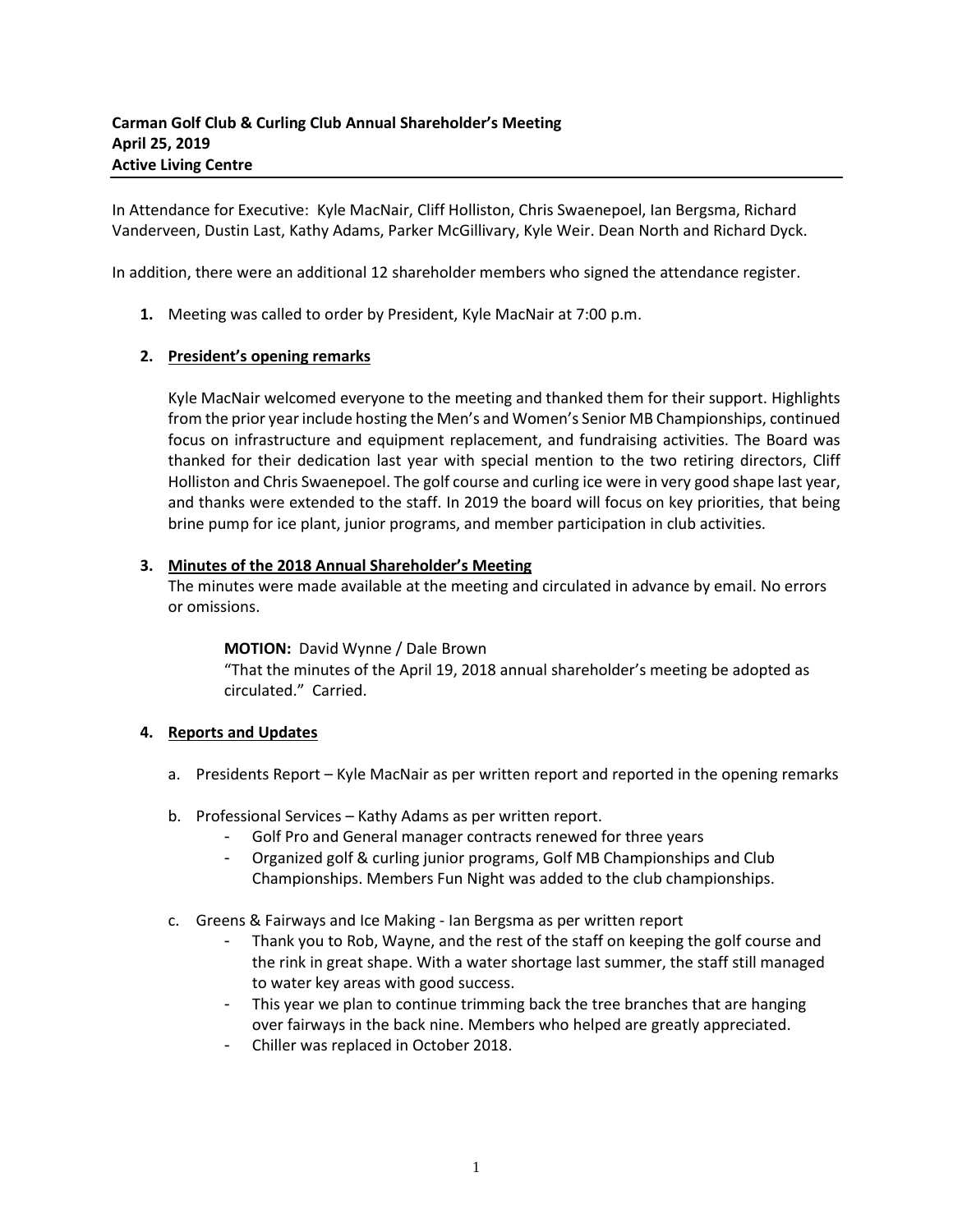- d. Long Range Planning Cliff Holliston as per verbal report
	- We continued to focus on two areas. Machinery replacement and debt restructuring. We asked for three proposals to purchase or to lease new mower equipment. We decided to purchase mowers one year earlier than anticipated and consolidated loans to be repaid over six years. With the recent successes in fundraising for our roof and applying for grants ice plant equipment, the committee and Board will continue with these endeavors for future large purchases.
- e. Finance Report Richard Dyck
	- This is a review engagement which means the accountants, Talbot & Associates look closely at our records but do not offer an audit disclosure.
	- Asset values increased with equipment purchase, less depreciation and deficits.
	- Projects show improvements in total; restaurant surplus of \$32,414, golf surplus of \$24,731, and curling deficit of \$6,484. The main difference in curling is a reduction of Card Draw revenue from the prior year.
	- With amortization and projects our net deficit is \$72,950 which is very close to the prior year.
- f. General Manager Report Dean North as per written report
	- Last year one of our goals was to increase marketing efforts. Phone app is very successful with 3500 users registered. Social Media increased, and we used Google Analytics to increase our search engine presence on the internet. We had really good results with good engagement in our media efforts.
	- In 2019 we will continue this marketing effort and we will increase focus on membership experiences.

# **5. Motion to Approve Financial Statements**

# **MOTION**: Al Donald / Dave Bishop

"That the 2018 Financial Statements prepared by Talbot & Associates be approved" Carried.

# **6. Appointment of bankers**

# **MOTION:** Jack Pethybridge / Bev Bishop

"That the Access Credit Union be appointed as bankers for Carman Golf & Curling Club for 2019." Carried.

# **7. Appointment of accountants.**

# **MOTION:** Brian Riach / Neil MacNair

"That Talbot and Associates is appointed as accountants for Carman Golf & Curling Club in 2019." Carried.